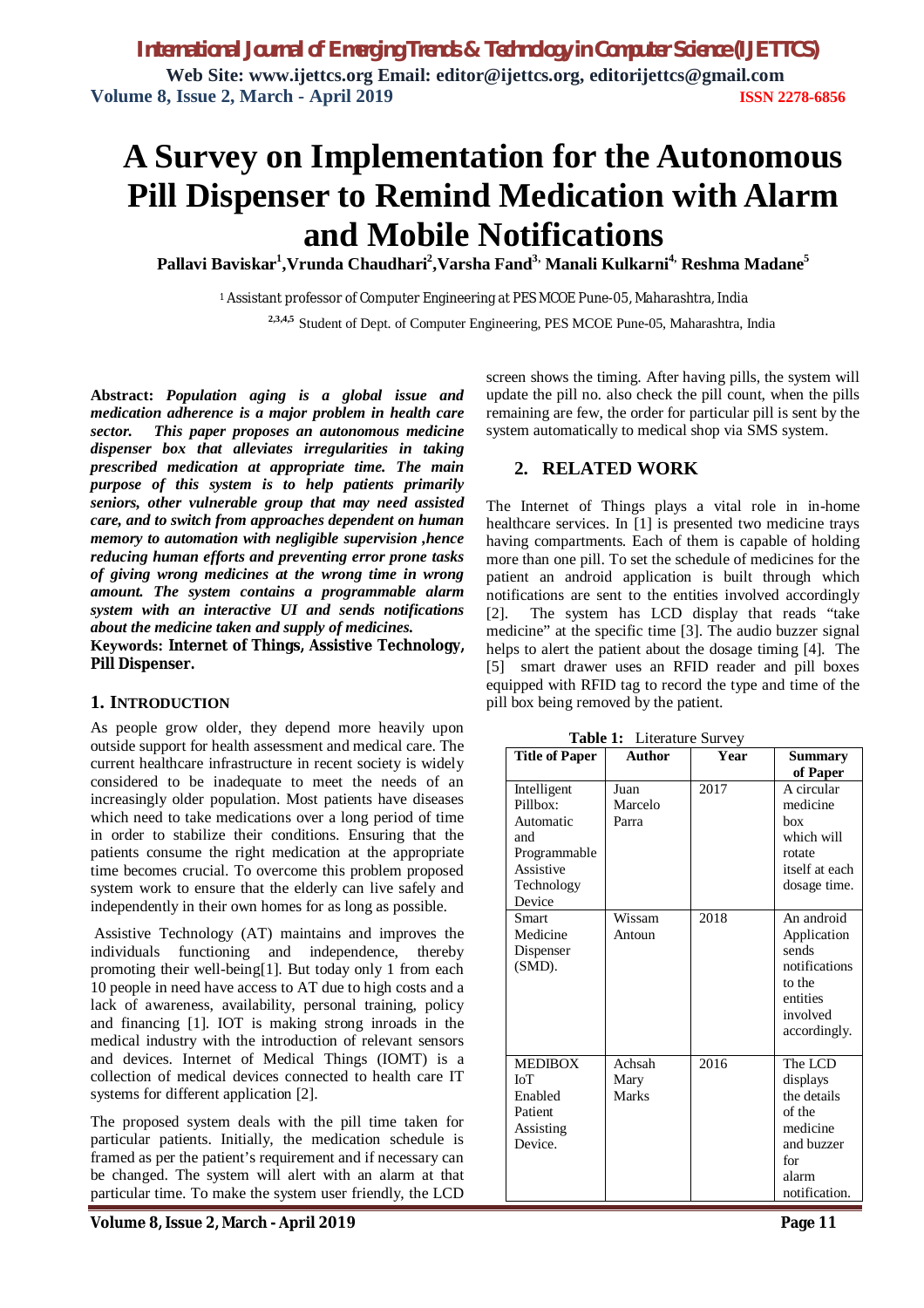# *International Journal of Emerging Trends & Technology in Computer Science (IJETTCS)* **Web Site: www.ijettcs.org Email: editor@ijettcs.org, editorijettcs@gmail.com Volume 8, Issue 2, March - April 2019 ISSN 2278-6856**

| Automated<br>Medication<br>Dispensing<br>System                         | Mrs.<br>Bhagya<br>Shree S <sub>R</sub> | 2014 | Uses the<br>LCD<br>display and<br>audio<br>buzzer<br>signals.                      |
|-------------------------------------------------------------------------|----------------------------------------|------|------------------------------------------------------------------------------------|
| Medication<br>Adherence<br>Monitoring<br>Using<br>Modern<br>Technology. | Murtadha<br>Aldeer                     | 2017 | The system<br>uses<br>RFID tag to<br>keep<br>the record<br>of pills<br>taken.      |
| <b>Automatic Pill</b><br>Reminder For<br>Easy<br>Supervision            | Animesh<br>Kumar<br>Sahu               | 2017 | It uses the<br>LCD<br>display and<br>GSM<br>module to<br>send the<br>notifications |

### **3. SYSTEM ARCHITECTURE**

The setup consists of a small circular box divided into multiple compartments, having a lid to open and an IR sensor attached to it. The box is connected to a real time clock, a microcontroller device Arduino Wemos which processes the activities and accordingly displays the pill details and time od intake on the LCD attached to the box and a GSM module which sends message to the family physician or members in case the pill is not taken. The box consists of several compartments each having a pill for a definite time of the day.



 **Figure 1**: Overview of System Architecture

The figure-1 represents the interaction between keeper and doctor with the pillbox through an interface and a microcontroller. The device alerts the patient using a buzzer at the time of dosage and sends notification to the keeper if the pill is taken by the patient. When the patient takes medicine there is an interaction between the pill box and

the patient. The system is composed by different modules that are controlled by Arduino. There are different types of communication of each module. It could be one way or two way. Therefore the Arduino sends commands to the modules but also receives data from them. The controller obtains the hour from the RTC, the alarm is set at the correct time. The arduino sends the command that activates the motor, the led system and activates the buzzer. The LCD displays the name or the time of the medicine. If the patient take the pills from the pill box, the infrared system notify to the arduino and sends a notification that the pill was taken by the patient to the keeper.

#### **4. METHODOLOGY**

The Iterative Dichotomizer 3 (ID3) algorithm is used in the proposed system. The ID3 builds a decision tree from a set of examples and is used to classify future set of samples. The algorithm here is basically used to predict if the patient will take the pill based on previous record.



#### **Equations**

**Entropy:**

$$
H(X) = -\sum_{i=1}^{n} p(x_i) \log_b p(x_i)
$$

Equation (1).